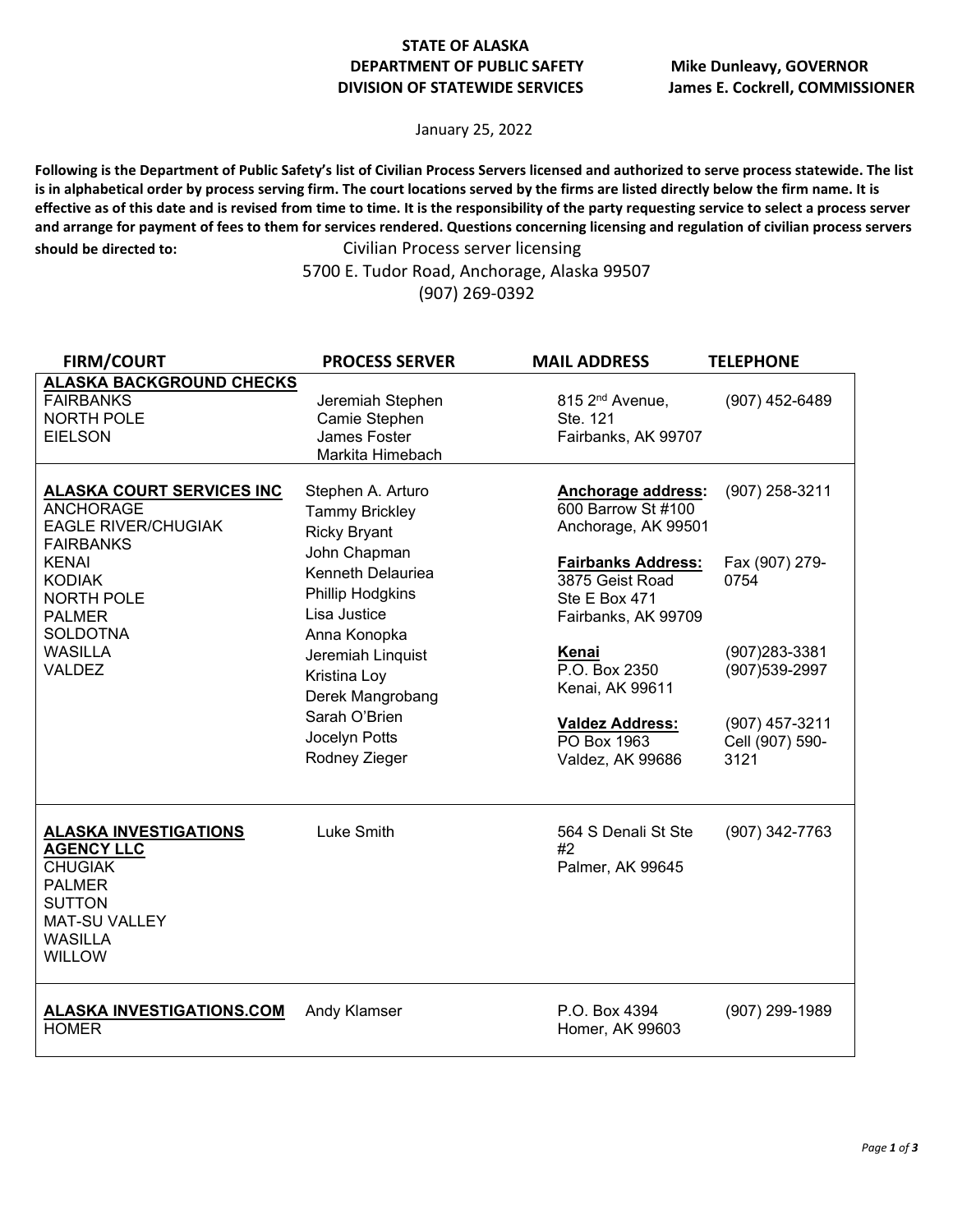| <b>FIRM/COURT</b>                                                                                               | <b>PROCESS SERVER</b>                                                                 | <b>MAIL ADDRESS</b>                                                                                                                                                | <b>TELEPHONE</b>                                   |
|-----------------------------------------------------------------------------------------------------------------|---------------------------------------------------------------------------------------|--------------------------------------------------------------------------------------------------------------------------------------------------------------------|----------------------------------------------------|
| <b>ALASKA PROCESS SERVICE</b><br><b>ANCHORAGE</b><br><b>KOTZEBUE</b><br><b>NOME</b><br>INFO@alaskaprocessvc.com | Lahka Peacock<br>Kavik Peacock                                                        | P.O. Box 1303<br>Nome, AK 99762                                                                                                                                    | (907) 304-3184<br>Fax (866) 908-<br>0993           |
| <b>ANGLETON ENT.</b><br><b>HOMER/KENAI</b><br>SOLDOTNA/SEWARD                                                   | Fred V. Angleton<br><b>Teri Stickler</b>                                              | <b>Soldotna Address:</b><br>P.O. Box 4155<br>Soldotna, AK 99669                                                                                                    | $(907)$ 252-1066<br>$(907)$ 262-2266               |
| <b>ATTORNEY'S PROCESS</b><br><b>SERVICE</b><br><b>ANCHORAGE</b><br>PALMER/WASILLA                               | <b>Brian Howard</b><br><b>Gabrielle Clark</b><br>Angela Isley-Price<br>Makalya Conant | Anchorage<br><b>Address:</b><br>645 G St./ Box 585<br>Anchorage, AK<br>99501<br>Wasilla Address:<br>3060 North Lazy 8<br>Court<br>Ste 2 # 235<br>Wasilla, Ak 99654 | (907) 276-2237<br>(907) 345-2334<br>(907) 376-3757 |
| <b>CIVIL CLAIMS SERVICE</b><br><b>JUNEAU</b>                                                                    | Jack Dayton                                                                           | P.O. Box 33898<br>Juneau, AK 99803                                                                                                                                 | (907) 364-2714                                     |
| FPS, INC.<br><b>FAIRBANKS</b>                                                                                   | David Chausse                                                                         | P.O. Box 73087<br>Fairbanks, AK 99707                                                                                                                              | (907) 388-9119                                     |
| <b>FRONT LINE COURIER</b><br><b>ANCHORAGE</b>                                                                   | <b>Ryan Rhyner</b>                                                                    | 825 west 70th Ave<br>Anchorage, AK<br>99518                                                                                                                        | (907) 441-4411                                     |
| <b>KENAI PENINSULA PROCESS</b><br>SOLDOTNA/KENAI/SEWARD/<br><b>HOMER</b>                                        | Michael L Gardner                                                                     | P.O. Box 962<br>Soldotna, AK 99669                                                                                                                                 | (907) 260-4496                                     |